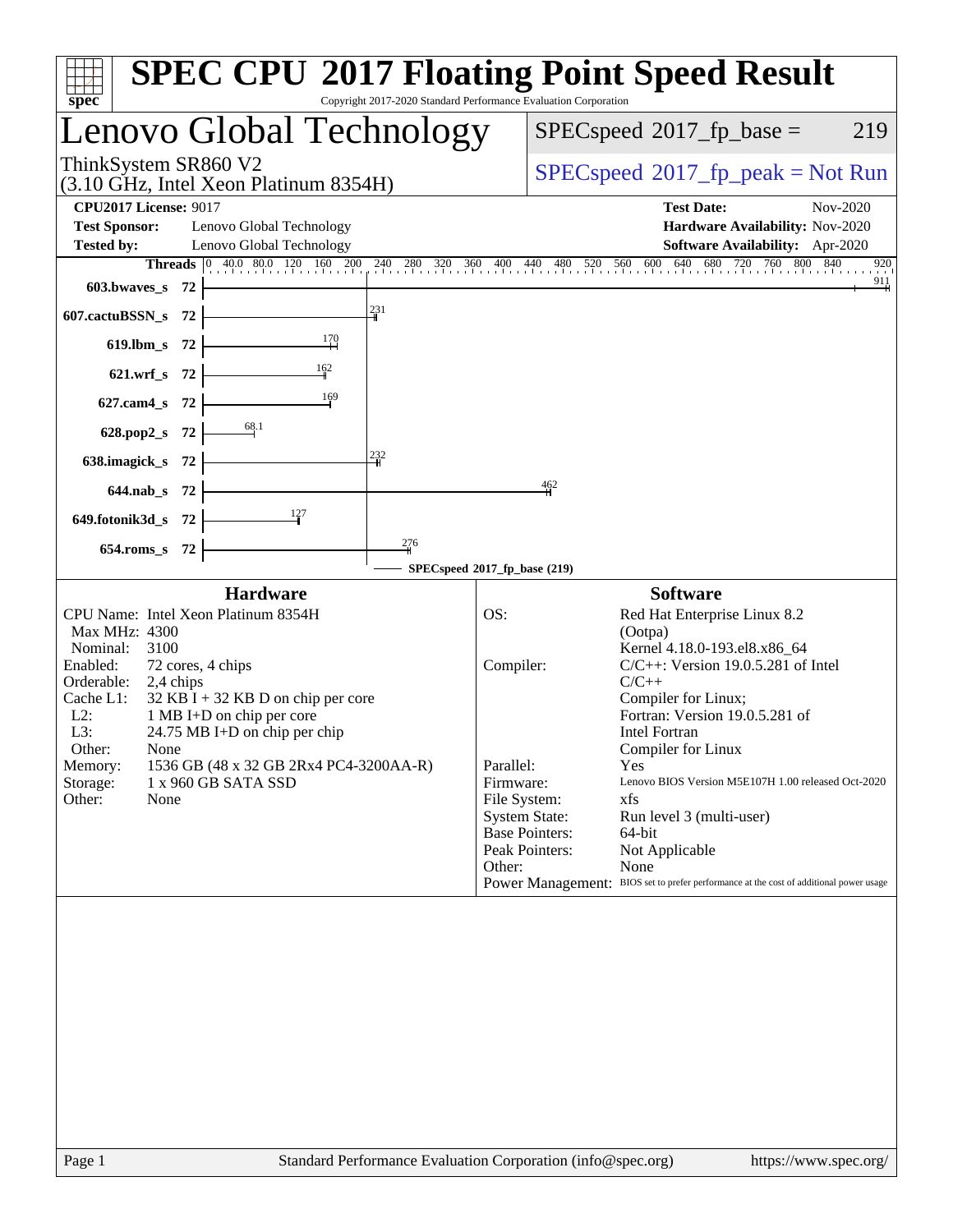

#### **[SPEC CPU](http://www.spec.org/auto/cpu2017/Docs/result-fields.html#SPECCPU2017FloatingPointSpeedResult)[2017 Floating Point Speed Result](http://www.spec.org/auto/cpu2017/Docs/result-fields.html#SPECCPU2017FloatingPointSpeedResult)** Copyright 2017-2020 Standard Performance Evaluation Corporation

### Lenovo Global Technology

(3.10 GHz, Intel Xeon Platinum 8354H)

 $SPECspeed^{\circledcirc}2017_fp\_base = 219$  $SPECspeed^{\circledcirc}2017_fp\_base = 219$ 

### ThinkSystem SR860 V2<br>  $(3.10 \text{ GHz, Intel Yoon Plotinum } 8354 \text{H})$  [SPECspeed](http://www.spec.org/auto/cpu2017/Docs/result-fields.html#SPECspeed2017fppeak)<sup>®</sup>[2017\\_fp\\_peak = N](http://www.spec.org/auto/cpu2017/Docs/result-fields.html#SPECspeed2017fppeak)ot Run

**[Test Sponsor:](http://www.spec.org/auto/cpu2017/Docs/result-fields.html#TestSponsor)** Lenovo Global Technology **[Hardware Availability:](http://www.spec.org/auto/cpu2017/Docs/result-fields.html#HardwareAvailability)** Nov-2020 **[Tested by:](http://www.spec.org/auto/cpu2017/Docs/result-fields.html#Testedby)** Lenovo Global Technology **[Software Availability:](http://www.spec.org/auto/cpu2017/Docs/result-fields.html#SoftwareAvailability)** Apr-2020

**[CPU2017 License:](http://www.spec.org/auto/cpu2017/Docs/result-fields.html#CPU2017License)** 9017 **[Test Date:](http://www.spec.org/auto/cpu2017/Docs/result-fields.html#TestDate)** Nov-2020

#### **[Results Table](http://www.spec.org/auto/cpu2017/Docs/result-fields.html#ResultsTable)**

|                             | <b>Base</b>    |                |                |                |       | <b>Peak</b>    |            |                |                |              |                |              |                |              |
|-----------------------------|----------------|----------------|----------------|----------------|-------|----------------|------------|----------------|----------------|--------------|----------------|--------------|----------------|--------------|
| <b>Benchmark</b>            | <b>Threads</b> | <b>Seconds</b> | Ratio          | <b>Seconds</b> | Ratio | <b>Seconds</b> | Ratio      | <b>Threads</b> | <b>Seconds</b> | <b>Ratio</b> | <b>Seconds</b> | <b>Ratio</b> | <b>Seconds</b> | <b>Ratio</b> |
| 603.bwayes s                | 72             | 64.5           | 915            | 67.9           | 869   | 64.8           | <u>911</u> |                |                |              |                |              |                |              |
| 607.cactuBSSN s             | 72             | 72.3           | 231            | 73.1           | 228   | 72.0           | 231        |                |                |              |                |              |                |              |
| $619.1$ bm s                | 72             | 30.8           | <b>170</b>     | 29.2           | 179   | 30.8           | 170        |                |                |              |                |              |                |              |
| $621.wrf$ s                 | 72             | 81.8           | <u>162</u>     | 81.9           | 162   | 81.2           | 163        |                |                |              |                |              |                |              |
| $627$ .cam4 s               | 72             | 52.4           | 169            | 52.0           | 170   | 52.3           | <u>169</u> |                |                |              |                |              |                |              |
| $628.pop2_s$                | 72             | 174            | 68.3           | 174            | 68.1  | 175            | 67.9       |                |                |              |                |              |                |              |
| 638.imagick_s               | 72             | 61.3           | 235            | 62.5           | 231   | 62.2           | 232        |                |                |              |                |              |                |              |
| $644$ .nab s                | 72             | 37.7           | 464            | 37.8           | 462   | 38.1           | 458        |                |                |              |                |              |                |              |
| 649.fotonik3d s             | 72             | 71.3           | 128            | 71.6           | 127   | 72.0           | 127        |                |                |              |                |              |                |              |
| $654$ .roms_s               | 72             | 57.0           | 276            | 57.6           | 273   | 56.9           | 277        |                |                |              |                |              |                |              |
| $SPECspeed*2017_fp\_base =$ |                |                | 219            |                |       |                |            |                |                |              |                |              |                |              |
| $SPECspeed*2017_fp\_peak =$ |                |                | <b>Not Run</b> |                |       |                |            |                |                |              |                |              |                |              |

Results appear in the [order in which they were run.](http://www.spec.org/auto/cpu2017/Docs/result-fields.html#RunOrder) Bold underlined text [indicates a median measurement](http://www.spec.org/auto/cpu2017/Docs/result-fields.html#Median).

#### **[Operating System Notes](http://www.spec.org/auto/cpu2017/Docs/result-fields.html#OperatingSystemNotes)**

Stack size set to unlimited using "ulimit -s unlimited"

#### **[Environment Variables Notes](http://www.spec.org/auto/cpu2017/Docs/result-fields.html#EnvironmentVariablesNotes)**

Environment variables set by runcpu before the start of the run: KMP\_AFFINITY = "granularity=fine,compact" LD\_LIBRARY\_PATH = "/home/cpu2017-1.1.0-ic19.0u5-2/lib/intel64" OMP\_STACKSIZE = "192M"

#### **[General Notes](http://www.spec.org/auto/cpu2017/Docs/result-fields.html#GeneralNotes)**

 Binaries compiled on a system with 1x Intel Core i9-9900K CPU + 64GB RAM memory using Redhat Enterprise Linux 8.0 Transparent Huge Pages disabled by default echo never > /sys/kernel/mm/transparent\_hugepage/enabled echo never > /sys/kernel/mm/transparent\_hugepage/defrag Prior to runcpu invocation Filesystem page cache synced and cleared with: sync; echo 3> /proc/sys/vm/drop\_caches NA: The test sponsor attests, as of date of publication, that CVE-2017-5754 (Meltdown) is mitigated in the system as tested and documented. Yes: The test sponsor attests, as of date of publication, that CVE-2017-5753 (Spectre variant 1) is mitigated in the system as tested and documented. Yes: The test sponsor attests, as of date of publication, that CVE-2017-5715 (Spectre variant 2) is mitigated in the system as tested and documented.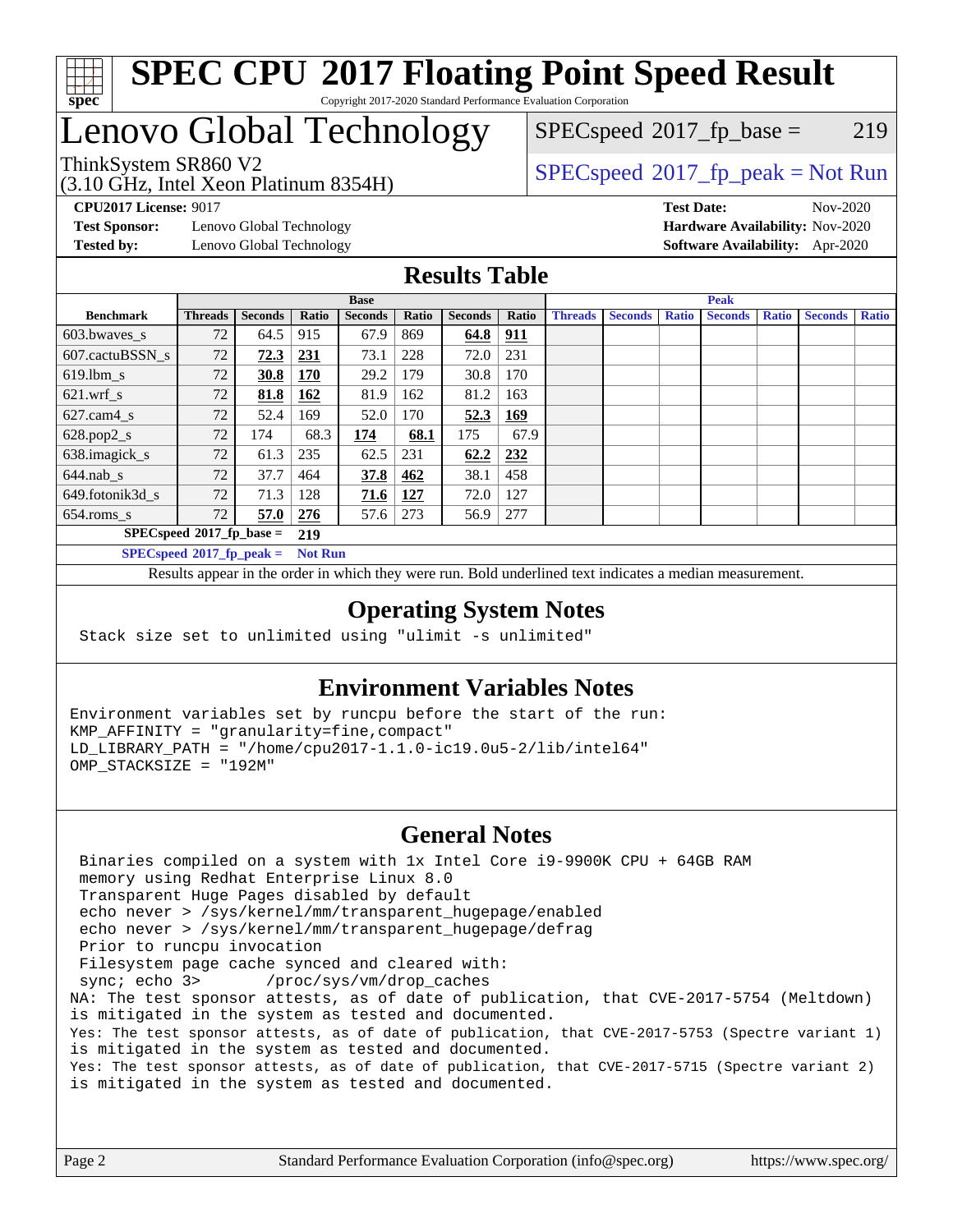| <b>SPEC CPU®2017 Floating Point Speed Result</b><br>Copyright 2017-2020 Standard Performance Evaluation Corporation<br>$spec^*$ |                                                                                                                                                                                                                                                                                                                                                   |                                                                                                                                                                                      |                                                                                                                                                                                                                                                                                                                                                                                                                                             |                                                                    |  |  |
|---------------------------------------------------------------------------------------------------------------------------------|---------------------------------------------------------------------------------------------------------------------------------------------------------------------------------------------------------------------------------------------------------------------------------------------------------------------------------------------------|--------------------------------------------------------------------------------------------------------------------------------------------------------------------------------------|---------------------------------------------------------------------------------------------------------------------------------------------------------------------------------------------------------------------------------------------------------------------------------------------------------------------------------------------------------------------------------------------------------------------------------------------|--------------------------------------------------------------------|--|--|
|                                                                                                                                 | Lenovo Global Technology                                                                                                                                                                                                                                                                                                                          |                                                                                                                                                                                      | $SPEC speed^{\circ}2017\_fp\_base =$                                                                                                                                                                                                                                                                                                                                                                                                        | 219                                                                |  |  |
|                                                                                                                                 | ThinkSystem SR860 V2<br>(3.10 GHz, Intel Xeon Platinum 8354H)                                                                                                                                                                                                                                                                                     |                                                                                                                                                                                      | $SPEC speed^{\circ}2017\_fp\_peak = Not Run$                                                                                                                                                                                                                                                                                                                                                                                                |                                                                    |  |  |
|                                                                                                                                 | <b>CPU2017 License: 9017</b>                                                                                                                                                                                                                                                                                                                      |                                                                                                                                                                                      | <b>Test Date:</b>                                                                                                                                                                                                                                                                                                                                                                                                                           | Nov-2020                                                           |  |  |
| <b>Test Sponsor:</b><br><b>Tested by:</b>                                                                                       | Lenovo Global Technology<br>Lenovo Global Technology                                                                                                                                                                                                                                                                                              |                                                                                                                                                                                      |                                                                                                                                                                                                                                                                                                                                                                                                                                             | Hardware Availability: Nov-2020<br>Software Availability: Apr-2020 |  |  |
|                                                                                                                                 |                                                                                                                                                                                                                                                                                                                                                   | <b>Platform Notes</b>                                                                                                                                                                |                                                                                                                                                                                                                                                                                                                                                                                                                                             |                                                                    |  |  |
|                                                                                                                                 | BIOS configuration:<br>MONITOR/MWAIT set to Enabled<br>Hyper-Threading set to Disabled<br>Adjacent Cache Prefetch set to Disabled                                                                                                                                                                                                                 | Sysinfo program /home/cpu2017-1.1.0-ic19.0u5-2/bin/sysinfo<br>Rev: r6365 of 2019-08-21 295195f888a3d7edble6e46a485a0011                                                              | Choose Operating Mode set to Maximum Performance and then set it to Custom Mode                                                                                                                                                                                                                                                                                                                                                             |                                                                    |  |  |
|                                                                                                                                 | For more information on this section, see                                                                                                                                                                                                                                                                                                         | running on localhost.localdomain Fri Nov 27 07:34:17 2020<br>SUT (System Under Test) info as seen by some common utilities.<br>https://www.spec.org/cpu2017/Docs/config.html#sysinfo |                                                                                                                                                                                                                                                                                                                                                                                                                                             |                                                                    |  |  |
|                                                                                                                                 | From /proc/cpuinfo<br>"physical id"s (chips)<br>4<br>72 "processors"<br>cpu cores : 18<br>siblings : 18                                                                                                                                                                                                                                           | model name : Intel(R) Xeon(R) Platinum 8354H CPU @ 3.10GHz                                                                                                                           | cores, siblings (Caution: counting these is hw and system dependent. The following<br>excerpts from /proc/cpuinfo might not be reliable. Use with caution.)<br>physical 0: cores 0 1 2 3 4 8 9 10 11 16 17 18 19 20 24 25 26 27<br>physical 1: cores 0 1 2 3 4 8 9 10 11 16 17 18 19 20 24 25 26 27<br>physical 2: cores 0 1 2 3 4 8 9 10 11 16 17 18 19 20 24 25 26 27<br>physical 3: cores 0 1 2 3 4 8 9 10 11 16 17 18 19 20 24 25 26 27 |                                                                    |  |  |
|                                                                                                                                 | From 1scpu:<br>Architecture:<br>$CPU$ op-mode( $s$ ):<br>Byte Order:<br>CPU(s):<br>On-line CPU(s) list: $0-71$<br>Thread(s) per core:<br>$Core(s)$ per socket:<br>Socket(s):<br>NUMA node(s):<br>Vendor ID:<br>CPU family:<br>Model:<br>Model name:<br>Stepping:<br>CPU MHz:<br>$CPU$ max $MHz$ :<br>CPU min MHz:<br>BogoMIPS:<br>Virtualization: | x86_64<br>$32$ -bit, $64$ -bit<br>Little Endian<br>72<br>$\mathbf{1}$<br>18<br>4<br>4<br>GenuineIntel<br>6<br>85<br>11<br>2651.468<br>4300.0000<br>1000.0000<br>6200.00<br>$VT - x$  | $Intel(R) Xeon(R) Platinum 8354H CPU @ 3.10GHz$                                                                                                                                                                                                                                                                                                                                                                                             |                                                                    |  |  |
|                                                                                                                                 |                                                                                                                                                                                                                                                                                                                                                   | (Continued on next page)                                                                                                                                                             |                                                                                                                                                                                                                                                                                                                                                                                                                                             |                                                                    |  |  |
| Page 3                                                                                                                          |                                                                                                                                                                                                                                                                                                                                                   | Standard Performance Evaluation Corporation (info@spec.org)                                                                                                                          |                                                                                                                                                                                                                                                                                                                                                                                                                                             | https://www.spec.org/                                              |  |  |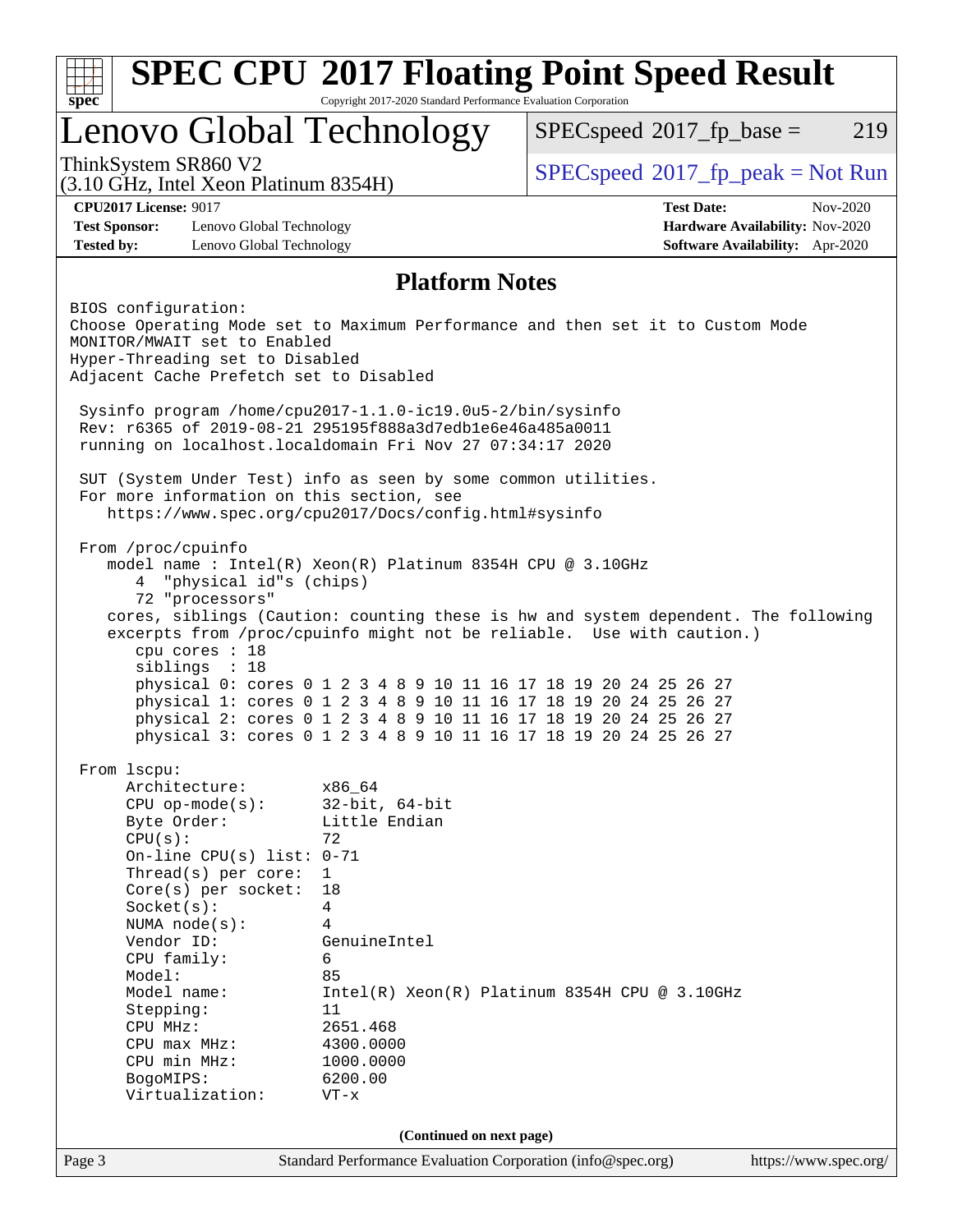

#### **[SPEC CPU](http://www.spec.org/auto/cpu2017/Docs/result-fields.html#SPECCPU2017FloatingPointSpeedResult)[2017 Floating Point Speed Result](http://www.spec.org/auto/cpu2017/Docs/result-fields.html#SPECCPU2017FloatingPointSpeedResult)** Copyright 2017-2020 Standard Performance Evaluation Corporation

### Lenovo Global Technology

 $SPEC speed^{\circ}2017\_fp\_base = 219$ 

(3.10 GHz, Intel Xeon Platinum 8354H)

ThinkSystem SR860 V2  $\begin{array}{c} \text{SPEC speed} \textdegree 2017\_fp\_peak = Not Run \end{array}$ 

**[CPU2017 License:](http://www.spec.org/auto/cpu2017/Docs/result-fields.html#CPU2017License)** 9017 **[Test Date:](http://www.spec.org/auto/cpu2017/Docs/result-fields.html#TestDate)** Nov-2020

**[Test Sponsor:](http://www.spec.org/auto/cpu2017/Docs/result-fields.html#TestSponsor)** Lenovo Global Technology **[Hardware Availability:](http://www.spec.org/auto/cpu2017/Docs/result-fields.html#HardwareAvailability)** Nov-2020 **[Tested by:](http://www.spec.org/auto/cpu2017/Docs/result-fields.html#Testedby)** Lenovo Global Technology **[Software Availability:](http://www.spec.org/auto/cpu2017/Docs/result-fields.html#SoftwareAvailability)** Apr-2020

#### **[Platform Notes \(Continued\)](http://www.spec.org/auto/cpu2017/Docs/result-fields.html#PlatformNotes)**

|             | L1d cache: |                         | 32K       |
|-------------|------------|-------------------------|-----------|
|             | Lli cache: |                         | 32K       |
| $L2$ cache: |            |                         | 1024K     |
| L3 cache:   |            |                         | 25344K    |
|             |            | NUMA $node0$ $CPU(s)$ : | $0 - 17$  |
|             |            | NUMA nodel CPU(s):      | $18 - 35$ |
|             |            | NUMA $node2$ $CPU(s)$ : | $36 - 53$ |
|             |            | NUMA $node3$ $CPU(s)$ : | $54 - 71$ |
| --          |            |                         | $\sim$    |

 Flags: fpu vme de pse tsc msr pae mce cx8 apic sep mtrr pge mca cmov pat pse36 clflush dts acpi mmx fxsr sse sse2 ss ht tm pbe syscall nx pdpe1gb rdtscp lm constant\_tsc art arch\_perfmon pebs bts rep\_good nopl xtopology nonstop\_tsc cpuid aperfmperf pni pclmulqdq dtes64 monitor ds\_cpl vmx smx est tm2 ssse3 sdbg fma cx16 xtpr pdcm pcid dca sse4\_1 sse4\_2 x2apic movbe popcnt tsc\_deadline\_timer aes xsave avx f16c rdrand lahf\_lm abm 3dnowprefetch cpuid\_fault epb cat\_l3 cdp\_l3 invpcid\_single intel\_ppin ssbd mba ibrs ibpb stibp ibrs\_enhanced tpr\_shadow vnmi flexpriority ept vpid fsgsbase tsc\_adjust bmi1 hle avx2 smep bmi2 erms invpcid rtm cqm mpx rdt\_a avx512f avx512dq rdseed adx smap clflushopt clwb intel\_pt avx512cd avx512bw avx512vl xsaveopt xsavec xgetbv1 xsaves cqm\_llc cqm\_occup\_llc cqm\_mbm\_total cqm\_mbm\_local avx512\_bf16 dtherm ida arat pln pts pku ospke avx512\_vnni md\_clear flush\_l1d arch\_capabilities

 /proc/cpuinfo cache data cache size : 25344 KB

Page 4 Standard Performance Evaluation Corporation [\(info@spec.org\)](mailto:info@spec.org) <https://www.spec.org/> From numactl --hardware WARNING: a numactl 'node' might or might not correspond to a physical chip. available: 4 nodes (0-3) node 0 cpus: 0 1 2 3 4 5 6 7 8 9 10 11 12 13 14 15 16 17 node 0 size: 386656 MB node 0 free: 386369 MB node 1 cpus: 18 19 20 21 22 23 24 25 26 27 28 29 30 31 32 33 34 35 node 1 size: 387067 MB node 1 free: 386720 MB node 2 cpus: 36 37 38 39 40 41 42 43 44 45 46 47 48 49 50 51 52 53 node 2 size: 387067 MB node 2 free: 386590 MB node 3 cpus: 54 55 56 57 58 59 60 61 62 63 64 65 66 67 68 69 70 71 node 3 size: 387039 MB node 3 free: 386844 MB node distances: node 0 1 2 3 0: 10 20 20 20 1: 20 10 20 20 2: 20 20 10 20 3: 20 20 20 10 From /proc/meminfo **(Continued on next page)**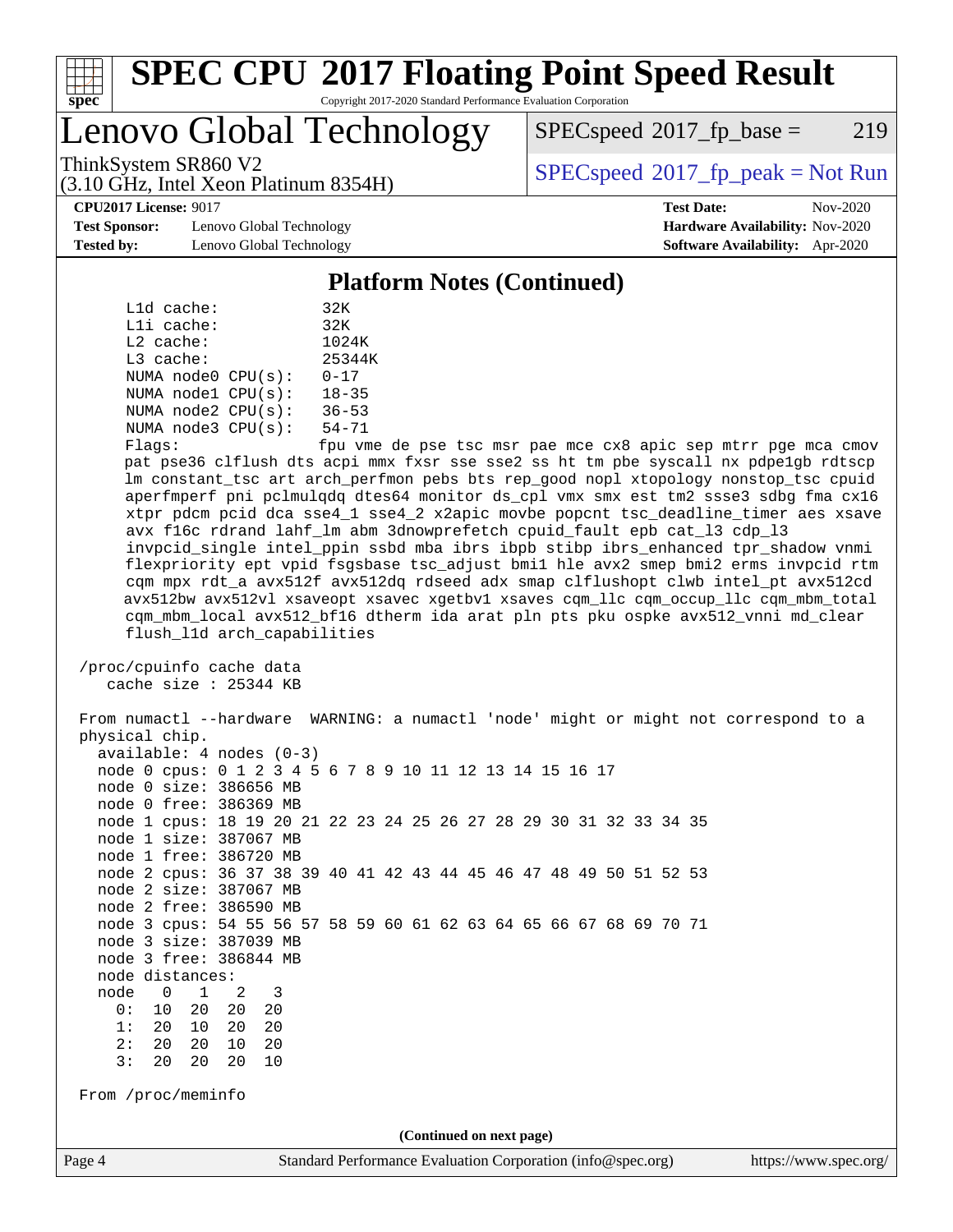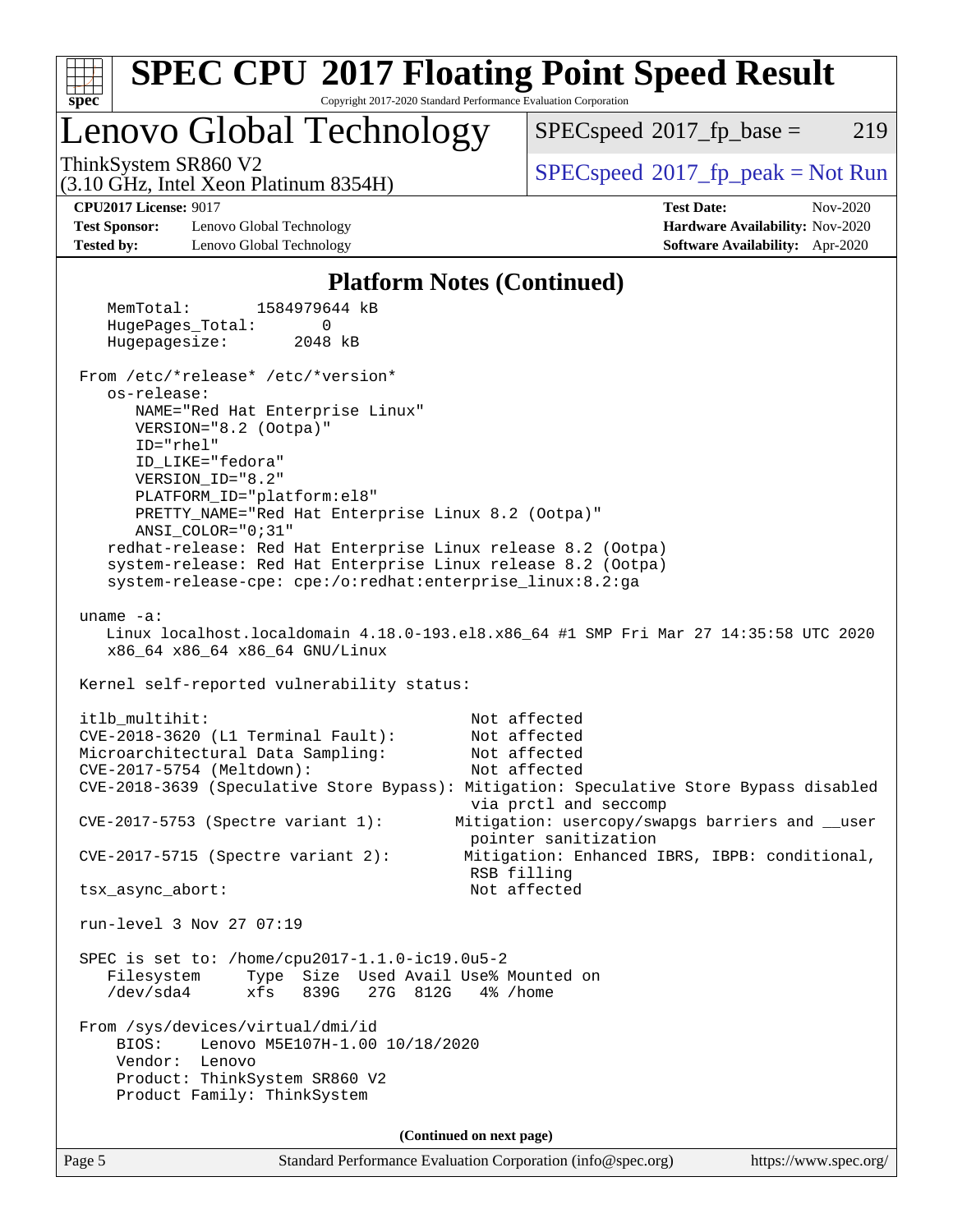| Sì<br>эe<br>C. |  |  |  |  |
|----------------|--|--|--|--|

#### **[SPEC CPU](http://www.spec.org/auto/cpu2017/Docs/result-fields.html#SPECCPU2017FloatingPointSpeedResult)[2017 Floating Point Speed Result](http://www.spec.org/auto/cpu2017/Docs/result-fields.html#SPECCPU2017FloatingPointSpeedResult)** Copyright 2017-2020 Standard Performance Evaluation Corporation

### Lenovo Global Technology

 $SPECspeed^{\circledcirc}2017_fp\_base = 219$  $SPECspeed^{\circledcirc}2017_fp\_base = 219$ 

(3.10 GHz, Intel Xeon Platinum 8354H)

ThinkSystem SR860 V2<br>  $(3.10 \text{ GHz, Intel Yoon Plotinum } 8354 \text{H})$  [SPECspeed](http://www.spec.org/auto/cpu2017/Docs/result-fields.html#SPECspeed2017fppeak)<sup>®</sup>[2017\\_fp\\_peak = N](http://www.spec.org/auto/cpu2017/Docs/result-fields.html#SPECspeed2017fppeak)ot Run

**[Test Sponsor:](http://www.spec.org/auto/cpu2017/Docs/result-fields.html#TestSponsor)** Lenovo Global Technology **[Hardware Availability:](http://www.spec.org/auto/cpu2017/Docs/result-fields.html#HardwareAvailability)** Nov-2020 **[Tested by:](http://www.spec.org/auto/cpu2017/Docs/result-fields.html#Testedby)** Lenovo Global Technology **[Software Availability:](http://www.spec.org/auto/cpu2017/Docs/result-fields.html#SoftwareAvailability)** Apr-2020

**[CPU2017 License:](http://www.spec.org/auto/cpu2017/Docs/result-fields.html#CPU2017License)** 9017 **[Test Date:](http://www.spec.org/auto/cpu2017/Docs/result-fields.html#TestDate)** Nov-2020

#### **[Platform Notes \(Continued\)](http://www.spec.org/auto/cpu2017/Docs/result-fields.html#PlatformNotes)**

Serial: none

 Additional information from dmidecode follows. WARNING: Use caution when you interpret this section. The 'dmidecode' program reads system data which is "intended to allow hardware to be accurately determined", but the intent may not be met, as there are frequent changes to hardware, firmware, and the "DMTF SMBIOS" standard. Memory:

48x Samsung M393A4K40DB3-CWE 32 GB 2 rank 3200

(End of data from sysinfo program)

#### **[Compiler Version Notes](http://www.spec.org/auto/cpu2017/Docs/result-fields.html#CompilerVersionNotes)**

| Page 6      | Standard Performance Evaluation Corporation (info@spec.org)                                                       | https://www.spec.org/ |
|-------------|-------------------------------------------------------------------------------------------------------------------|-----------------------|
|             | (Continued on next page)                                                                                          |                       |
|             | Fortran, $C = \begin{bmatrix} 621. wrf_s(base) & 627. cam4_s(base) & 628. pop2_s(base) \end{bmatrix}$             |                       |
|             |                                                                                                                   |                       |
|             | 64, Version 19.0.5.281 Build 20190815<br>Copyright (C) 1985-2019 Intel Corporation. All rights reserved.          |                       |
|             | $Intel(R)$ Fortran Intel(R) 64 Compiler for applications running on Intel(R)                                      |                       |
|             | Fortran   603.bwaves_s(base) 649.fotonik3d_s(base) 654.roms_s(base)                                               |                       |
|             | 64, Version 19.0.5.281 Build 20190815<br>Copyright (C) 1985-2019 Intel Corporation. All rights reserved.          |                       |
|             | Intel(R) Fortran Intel(R) 64 Compiler for applications running on $Intel(R)$                                      |                       |
|             | Copyright (C) 1985-2019 Intel Corporation. All rights reserved.                                                   |                       |
|             | Intel(R) C Intel(R) 64 Compiler for applications running on Intel(R) 64,<br>Version 19.0.5.281 Build 20190815     |                       |
|             | Copyright (C) 1985-2019 Intel Corporation. All rights reserved.                                                   |                       |
|             | Intel(R) $C++$ Intel(R) 64 Compiler for applications running on Intel(R) 64,<br>Version 19.0.5.281 Build 20190815 |                       |
|             | $C_{++}$ , C, Fortran   607.cactuBSSN_s(base)                                                                     |                       |
|             |                                                                                                                   |                       |
|             | Copyright (C) 1985-2019 Intel Corporation. All rights reserved.<br>_ _ _ _ _ _ _ _ _ _ _                          |                       |
|             | Intel(R) C Intel(R) 64 Compiler for applications running on Intel(R) 64,<br>Version 19.0.5.281 Build 20190815     |                       |
|             |                                                                                                                   |                       |
| $\mathbf C$ | 619.1bm_s(base) 638.imagick_s(base) 644.nab_s(base)                                                               |                       |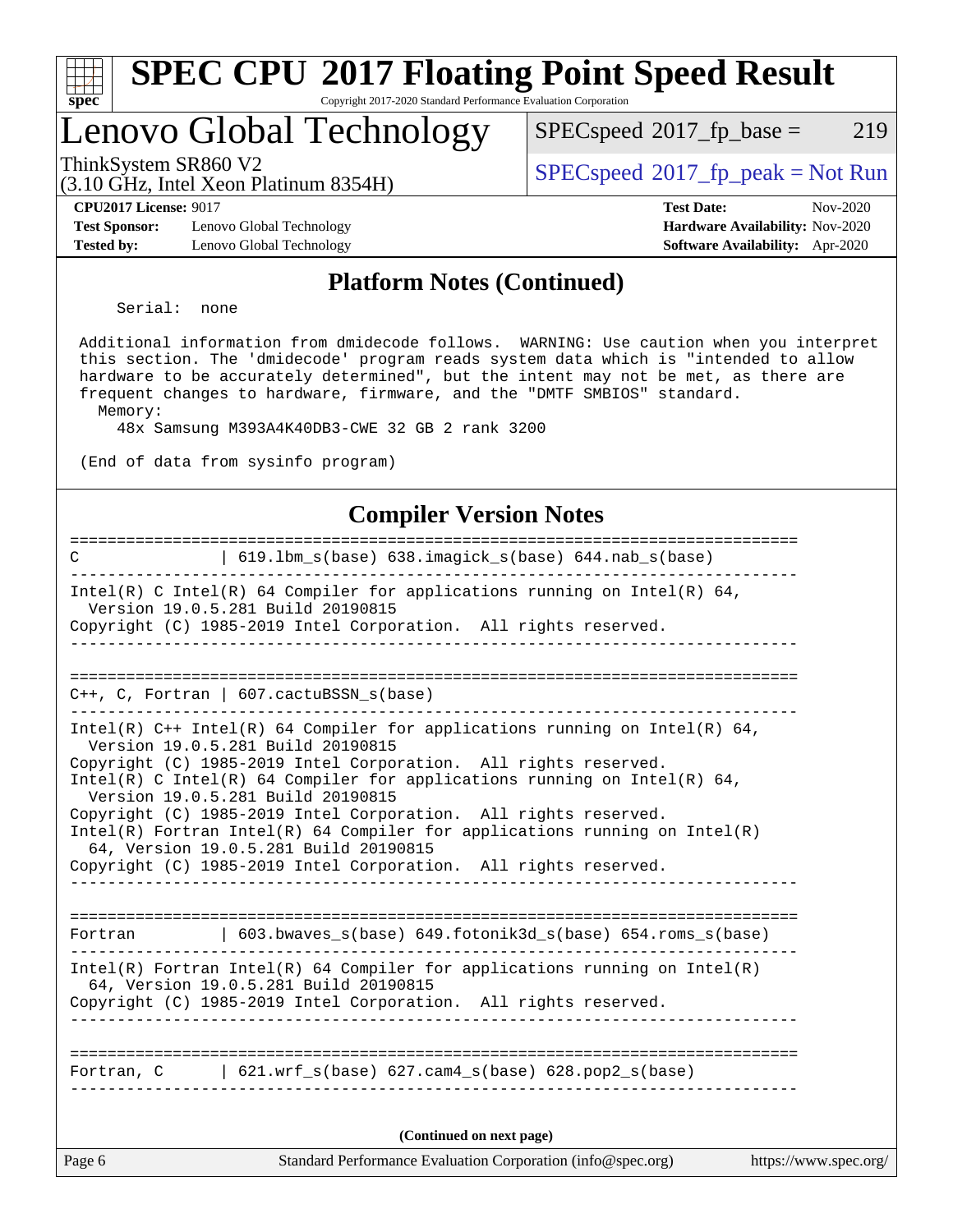

# **[SPEC CPU](http://www.spec.org/auto/cpu2017/Docs/result-fields.html#SPECCPU2017FloatingPointSpeedResult)[2017 Floating Point Speed Result](http://www.spec.org/auto/cpu2017/Docs/result-fields.html#SPECCPU2017FloatingPointSpeedResult)**

Copyright 2017-2020 Standard Performance Evaluation Corporation

### Lenovo Global Technology

 $SPEC speed^{\circ}2017\_fp\_base = 219$ 

(3.10 GHz, Intel Xeon Platinum 8354H)

ThinkSystem SR860 V2  $\begin{array}{c} \text{SPEC speed} \textdegree 2017\_fp\_peak = Not Run \end{array}$ 

**[Test Sponsor:](http://www.spec.org/auto/cpu2017/Docs/result-fields.html#TestSponsor)** Lenovo Global Technology **[Hardware Availability:](http://www.spec.org/auto/cpu2017/Docs/result-fields.html#HardwareAvailability)** Nov-2020 **[Tested by:](http://www.spec.org/auto/cpu2017/Docs/result-fields.html#Testedby)** Lenovo Global Technology **[Software Availability:](http://www.spec.org/auto/cpu2017/Docs/result-fields.html#SoftwareAvailability)** Apr-2020

**[CPU2017 License:](http://www.spec.org/auto/cpu2017/Docs/result-fields.html#CPU2017License)** 9017 **[Test Date:](http://www.spec.org/auto/cpu2017/Docs/result-fields.html#TestDate)** Nov-2020

### **[Compiler Version Notes \(Continued\)](http://www.spec.org/auto/cpu2017/Docs/result-fields.html#CompilerVersionNotes)**

Intel(R) Fortran Intel(R)  $64$  Compiler for applications running on Intel(R) 64, Version 19.0.5.281 Build 20190815 Copyright (C) 1985-2019 Intel Corporation. All rights reserved. Intel(R) C Intel(R) 64 Compiler for applications running on Intel(R) 64, Version 19.0.5.281 Build 20190815 Copyright (C) 1985-2019 Intel Corporation. All rights reserved. ------------------------------------------------------------------------------

### **[Base Compiler Invocation](http://www.spec.org/auto/cpu2017/Docs/result-fields.html#BaseCompilerInvocation)**

[C benchmarks](http://www.spec.org/auto/cpu2017/Docs/result-fields.html#Cbenchmarks):

[icc](http://www.spec.org/cpu2017/results/res2020q4/cpu2017-20201207-24532.flags.html#user_CCbase_intel_icc_66fc1ee009f7361af1fbd72ca7dcefbb700085f36577c54f309893dd4ec40d12360134090235512931783d35fd58c0460139e722d5067c5574d8eaf2b3e37e92)

[Fortran benchmarks](http://www.spec.org/auto/cpu2017/Docs/result-fields.html#Fortranbenchmarks): [ifort](http://www.spec.org/cpu2017/results/res2020q4/cpu2017-20201207-24532.flags.html#user_FCbase_intel_ifort_8111460550e3ca792625aed983ce982f94888b8b503583aa7ba2b8303487b4d8a21a13e7191a45c5fd58ff318f48f9492884d4413fa793fd88dd292cad7027ca)

[Benchmarks using both Fortran and C](http://www.spec.org/auto/cpu2017/Docs/result-fields.html#BenchmarksusingbothFortranandC): [ifort](http://www.spec.org/cpu2017/results/res2020q4/cpu2017-20201207-24532.flags.html#user_CC_FCbase_intel_ifort_8111460550e3ca792625aed983ce982f94888b8b503583aa7ba2b8303487b4d8a21a13e7191a45c5fd58ff318f48f9492884d4413fa793fd88dd292cad7027ca) [icc](http://www.spec.org/cpu2017/results/res2020q4/cpu2017-20201207-24532.flags.html#user_CC_FCbase_intel_icc_66fc1ee009f7361af1fbd72ca7dcefbb700085f36577c54f309893dd4ec40d12360134090235512931783d35fd58c0460139e722d5067c5574d8eaf2b3e37e92)

[Benchmarks using Fortran, C, and C++:](http://www.spec.org/auto/cpu2017/Docs/result-fields.html#BenchmarksusingFortranCandCXX) [icpc](http://www.spec.org/cpu2017/results/res2020q4/cpu2017-20201207-24532.flags.html#user_CC_CXX_FCbase_intel_icpc_c510b6838c7f56d33e37e94d029a35b4a7bccf4766a728ee175e80a419847e808290a9b78be685c44ab727ea267ec2f070ec5dc83b407c0218cded6866a35d07) [icc](http://www.spec.org/cpu2017/results/res2020q4/cpu2017-20201207-24532.flags.html#user_CC_CXX_FCbase_intel_icc_66fc1ee009f7361af1fbd72ca7dcefbb700085f36577c54f309893dd4ec40d12360134090235512931783d35fd58c0460139e722d5067c5574d8eaf2b3e37e92) [ifort](http://www.spec.org/cpu2017/results/res2020q4/cpu2017-20201207-24532.flags.html#user_CC_CXX_FCbase_intel_ifort_8111460550e3ca792625aed983ce982f94888b8b503583aa7ba2b8303487b4d8a21a13e7191a45c5fd58ff318f48f9492884d4413fa793fd88dd292cad7027ca)

### **[Base Portability Flags](http://www.spec.org/auto/cpu2017/Docs/result-fields.html#BasePortabilityFlags)**

 603.bwaves\_s: [-DSPEC\\_LP64](http://www.spec.org/cpu2017/results/res2020q4/cpu2017-20201207-24532.flags.html#suite_basePORTABILITY603_bwaves_s_DSPEC_LP64) 607.cactuBSSN\_s: [-DSPEC\\_LP64](http://www.spec.org/cpu2017/results/res2020q4/cpu2017-20201207-24532.flags.html#suite_basePORTABILITY607_cactuBSSN_s_DSPEC_LP64) 619.lbm\_s: [-DSPEC\\_LP64](http://www.spec.org/cpu2017/results/res2020q4/cpu2017-20201207-24532.flags.html#suite_basePORTABILITY619_lbm_s_DSPEC_LP64) 621.wrf\_s: [-DSPEC\\_LP64](http://www.spec.org/cpu2017/results/res2020q4/cpu2017-20201207-24532.flags.html#suite_basePORTABILITY621_wrf_s_DSPEC_LP64) [-DSPEC\\_CASE\\_FLAG](http://www.spec.org/cpu2017/results/res2020q4/cpu2017-20201207-24532.flags.html#b621.wrf_s_baseCPORTABILITY_DSPEC_CASE_FLAG) [-convert big\\_endian](http://www.spec.org/cpu2017/results/res2020q4/cpu2017-20201207-24532.flags.html#user_baseFPORTABILITY621_wrf_s_convert_big_endian_c3194028bc08c63ac5d04de18c48ce6d347e4e562e8892b8bdbdc0214820426deb8554edfa529a3fb25a586e65a3d812c835984020483e7e73212c4d31a38223) 627.cam4\_s: [-DSPEC\\_LP64](http://www.spec.org/cpu2017/results/res2020q4/cpu2017-20201207-24532.flags.html#suite_basePORTABILITY627_cam4_s_DSPEC_LP64) [-DSPEC\\_CASE\\_FLAG](http://www.spec.org/cpu2017/results/res2020q4/cpu2017-20201207-24532.flags.html#b627.cam4_s_baseCPORTABILITY_DSPEC_CASE_FLAG) 628.pop2\_s: [-DSPEC\\_LP64](http://www.spec.org/cpu2017/results/res2020q4/cpu2017-20201207-24532.flags.html#suite_basePORTABILITY628_pop2_s_DSPEC_LP64) [-DSPEC\\_CASE\\_FLAG](http://www.spec.org/cpu2017/results/res2020q4/cpu2017-20201207-24532.flags.html#b628.pop2_s_baseCPORTABILITY_DSPEC_CASE_FLAG) [-convert big\\_endian](http://www.spec.org/cpu2017/results/res2020q4/cpu2017-20201207-24532.flags.html#user_baseFPORTABILITY628_pop2_s_convert_big_endian_c3194028bc08c63ac5d04de18c48ce6d347e4e562e8892b8bdbdc0214820426deb8554edfa529a3fb25a586e65a3d812c835984020483e7e73212c4d31a38223) [-assume byterecl](http://www.spec.org/cpu2017/results/res2020q4/cpu2017-20201207-24532.flags.html#user_baseFPORTABILITY628_pop2_s_assume_byterecl_7e47d18b9513cf18525430bbf0f2177aa9bf368bc7a059c09b2c06a34b53bd3447c950d3f8d6c70e3faf3a05c8557d66a5798b567902e8849adc142926523472) 638.imagick\_s: [-DSPEC\\_LP64](http://www.spec.org/cpu2017/results/res2020q4/cpu2017-20201207-24532.flags.html#suite_basePORTABILITY638_imagick_s_DSPEC_LP64) 644.nab\_s: [-DSPEC\\_LP64](http://www.spec.org/cpu2017/results/res2020q4/cpu2017-20201207-24532.flags.html#suite_basePORTABILITY644_nab_s_DSPEC_LP64) 649.fotonik3d\_s: [-DSPEC\\_LP64](http://www.spec.org/cpu2017/results/res2020q4/cpu2017-20201207-24532.flags.html#suite_basePORTABILITY649_fotonik3d_s_DSPEC_LP64) 654.roms\_s: [-DSPEC\\_LP64](http://www.spec.org/cpu2017/results/res2020q4/cpu2017-20201207-24532.flags.html#suite_basePORTABILITY654_roms_s_DSPEC_LP64)

### **[Base Optimization Flags](http://www.spec.org/auto/cpu2017/Docs/result-fields.html#BaseOptimizationFlags)**

[C benchmarks](http://www.spec.org/auto/cpu2017/Docs/result-fields.html#Cbenchmarks):

[-m64](http://www.spec.org/cpu2017/results/res2020q4/cpu2017-20201207-24532.flags.html#user_CCbase_m64-icc) [-std=c11](http://www.spec.org/cpu2017/results/res2020q4/cpu2017-20201207-24532.flags.html#user_CCbase_std-icc-std_0e1c27790398a4642dfca32ffe6c27b5796f9c2d2676156f2e42c9c44eaad0c049b1cdb667a270c34d979996257aeb8fc440bfb01818dbc9357bd9d174cb8524) [-xCORE-AVX512](http://www.spec.org/cpu2017/results/res2020q4/cpu2017-20201207-24532.flags.html#user_CCbase_f-xCORE-AVX512) [-ipo](http://www.spec.org/cpu2017/results/res2020q4/cpu2017-20201207-24532.flags.html#user_CCbase_f-ipo) [-O3](http://www.spec.org/cpu2017/results/res2020q4/cpu2017-20201207-24532.flags.html#user_CCbase_f-O3) [-no-prec-div](http://www.spec.org/cpu2017/results/res2020q4/cpu2017-20201207-24532.flags.html#user_CCbase_f-no-prec-div) [-qopt-prefetch](http://www.spec.org/cpu2017/results/res2020q4/cpu2017-20201207-24532.flags.html#user_CCbase_f-qopt-prefetch) [-ffinite-math-only](http://www.spec.org/cpu2017/results/res2020q4/cpu2017-20201207-24532.flags.html#user_CCbase_f_finite_math_only_cb91587bd2077682c4b38af759c288ed7c732db004271a9512da14a4f8007909a5f1427ecbf1a0fb78ff2a814402c6114ac565ca162485bbcae155b5e4258871) [-qopt-mem-layout-trans=4](http://www.spec.org/cpu2017/results/res2020q4/cpu2017-20201207-24532.flags.html#user_CCbase_f-qopt-mem-layout-trans_fa39e755916c150a61361b7846f310bcdf6f04e385ef281cadf3647acec3f0ae266d1a1d22d972a7087a248fd4e6ca390a3634700869573d231a252c784941a8) [-qopenmp](http://www.spec.org/cpu2017/results/res2020q4/cpu2017-20201207-24532.flags.html#user_CCbase_qopenmp_16be0c44f24f464004c6784a7acb94aca937f053568ce72f94b139a11c7c168634a55f6653758ddd83bcf7b8463e8028bb0b48b77bcddc6b78d5d95bb1df2967) [-DSPEC\\_OPENMP](http://www.spec.org/cpu2017/results/res2020q4/cpu2017-20201207-24532.flags.html#suite_CCbase_DSPEC_OPENMP)

**(Continued on next page)**

Page 7 Standard Performance Evaluation Corporation [\(info@spec.org\)](mailto:info@spec.org) <https://www.spec.org/>